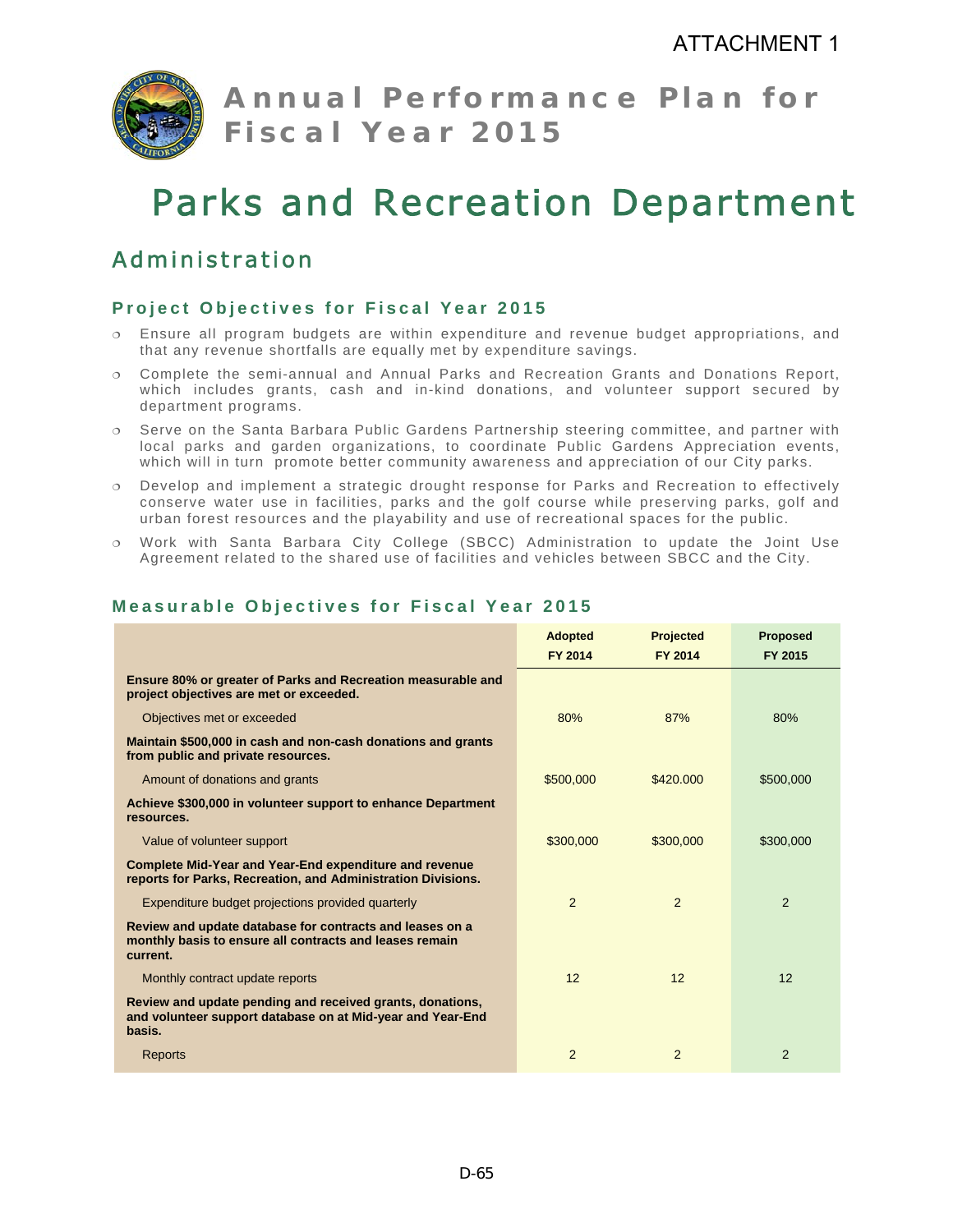

**Annual Performance Plan for Fiscal Year 2015** 

# Parks and Recreation Department

# Project Management

## **Project Objectives for Fiscal Year 2015**

- Complete design review for the renovation of Kids World Playground at Alameda Park.
- Complete the fourth year of the Bird Refuge Maintenance and Management Program.
- Complete construction of the new pocket park at Bath and Ortega.
- Submit the Annual Maintenance and Financial Report to the Parma Park Trustee.
- Complete preliminary design for the Cabrillo Pavilion and Bathhouse Renovation Project.
- Complete conceptual design for the Cabrillo Ball Field Renovation Project.
- Complete design of the Park and Facility Sign Replacement Program.
- $\circ$  Implement first year trail maintenance and management work plan for Multi-agency Front Country Trails Program.
- Complete research and design phase of the Coastal Resource Education and Mapping Project.

|                                                                                                  | <b>Adopted</b> | <b>Projected</b> | <b>Proposed</b> |
|--------------------------------------------------------------------------------------------------|----------------|------------------|-----------------|
|                                                                                                  | <b>FY 2014</b> | FY 2014          | FY 2015         |
| Ensure that 75% of the capital improvement projects are<br>completed within the approved budget. |                |                  |                 |
| Percent of capital projects completed on budget                                                  | 75%            | 75%              | 75%             |
| Complete the quarterly status report for Capital Improvement<br>Program.                         |                |                  |                 |
| Number of Project Status Reports completed                                                       | 4              | 4                | 4               |

## **Measurable Objectives for Fiscal Year 2015**

# Recreation Program Management

- $\circ$  Implement the FY 2015 strategic fundraising plan to increase grants, donations, and sponsorships to support Department programs.
- Develop the FY 2015 Parks and Recreation Marketing Plan including all marketing and advertising efforts by August 1, 2014.
- Initiate at least five new and creative marketing and/or website ideas to increase recreation program visibility and increase program participation and facility rental revenue.
- Develop sets of branded templates and tools for use by Recreation staff. Complete by November 15, 2014.
- Implement the FY 2015 Golf Course Marketing Plan developed in FY 2014, and develop the FY 2016 Golf Course Marketing plan by May 1, 2014.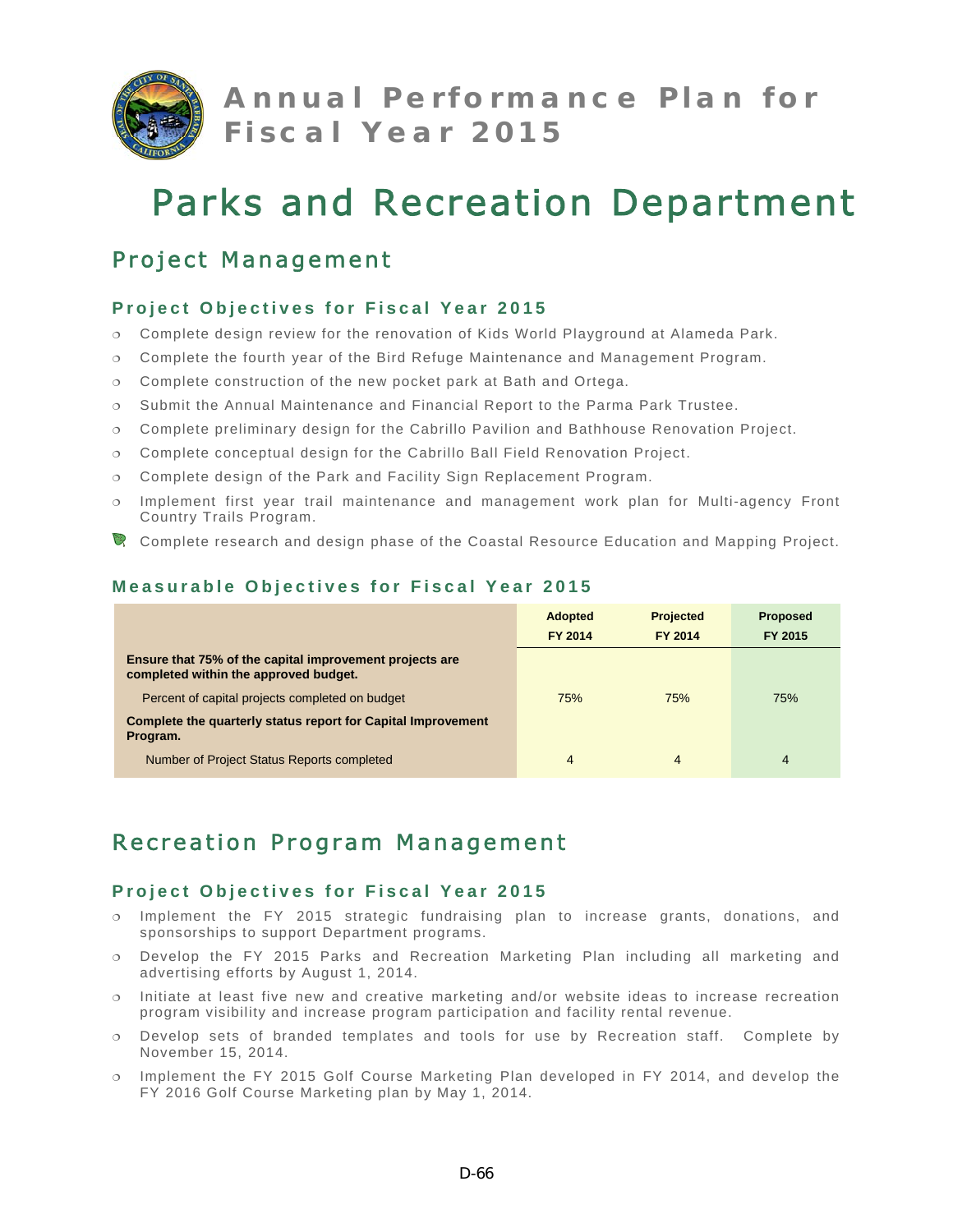

### **Measurable Objectives for Fiscal Year 2015**

|                                                                                                    | <b>Adopted</b> | <b>Projected</b> | <b>Proposed</b> |
|----------------------------------------------------------------------------------------------------|----------------|------------------|-----------------|
|                                                                                                    | FY 2014        | FY 2014          | FY 2015         |
| Manage division programs to achieve 75% of measurable and<br>performance objectives.               |                |                  |                 |
| Percent of objectives achieved                                                                     | 75%            | 75%              | 75%             |
| <b>Maintain Recreation division expenditure recovery at 54%</b><br>through user fee revenues.      |                |                  |                 |
| Percent of actual expenditures recovered by user fee revenue                                       | 54%            | 54%              | 54%             |
| Negotiate and complete 20 annual co-sponsorship agreements<br>to enhance recreation opportunities. |                |                  |                 |
| Co-sponsorship agreements completed                                                                | 20             | 20               | 20              |
| Achieve a minimum of 25,000 volunteer hours to supplement<br>city resources.                       |                |                  |                 |
| <b>Volunteer hours</b>                                                                             | 25,000         | 24,000           | 25,000          |

#### **Other Program Measures**

|                                                            | <b>Adopted</b><br>FY 2014 | <b>Projected</b><br>FY 2014 | Proposed<br>FY 2015 |
|------------------------------------------------------------|---------------------------|-----------------------------|---------------------|
| Employee Injuries                                          | 3                         | $\mathbf{0}$                | 3                   |
| Vehicle accidents                                          | $\overline{2}$            | $\overline{2}$              | 2                   |
| Registration in all free and fee-based recreation programs | 13,000                    | 12,500                      | 13,000              |
| Internet registrations                                     | 2.600                     | 3.000                       | 3.000               |
| Visits to P&R website                                      | 45,000                    | 42,000                      | 45,000              |
| Visits to eRecreation                                      | 29,000                    | 33,000                      | 33,000              |
| Visits to Summer Fun website                               | 15,000                    | 15,000                      | 15.000              |

# Facilities and Special Events

### **Project Objectives for Fiscal Year 2015**

 Plan and coordinate City-sponsored major special events (Fiesta, Summer Solstice, Oak Park Ethnic Festivals, and 4th of July).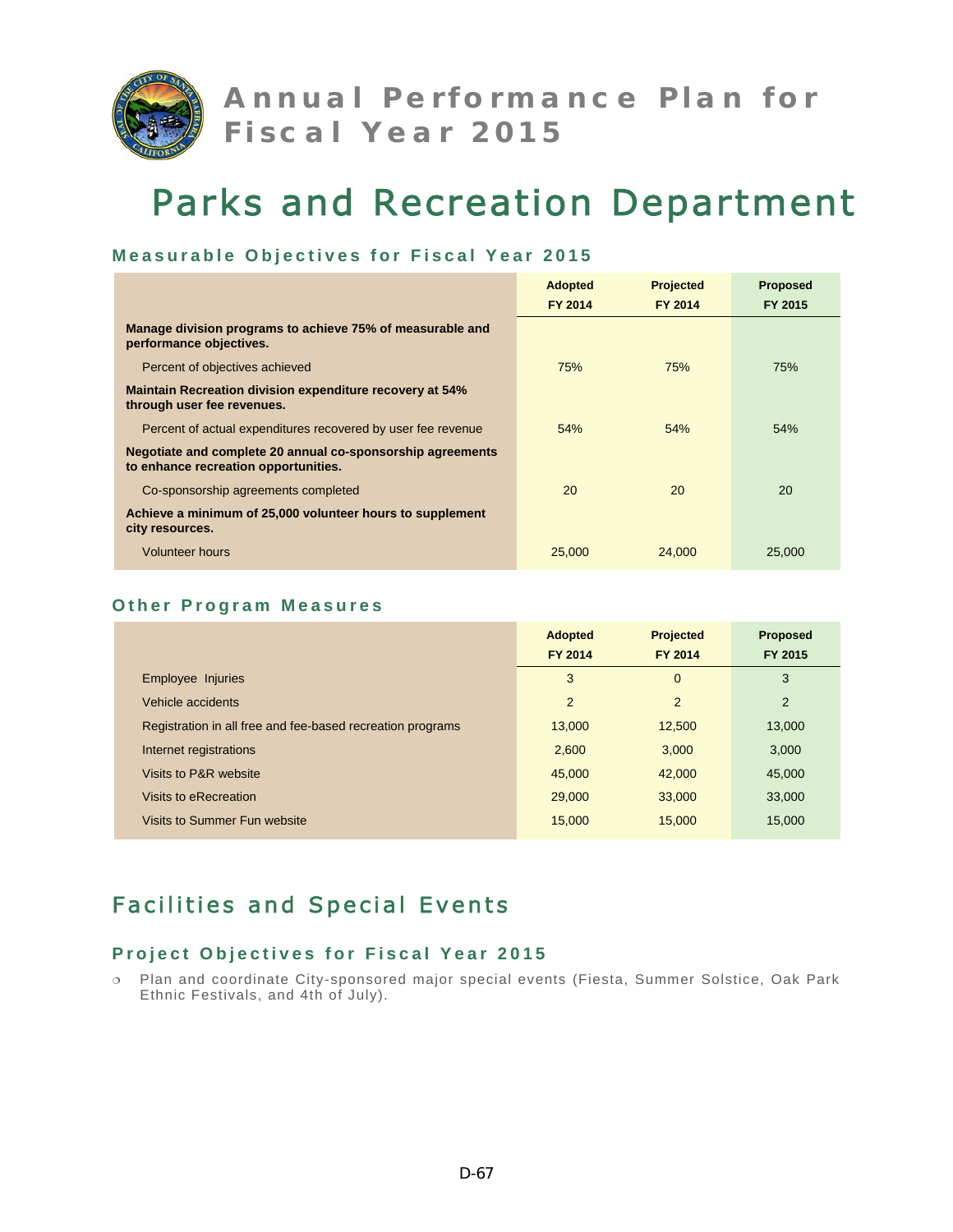

### **Measurable Objectives for Fiscal Year 2015**

|                                                                                                                                   | <b>Adopted</b> | <b>Projected</b> | <b>Proposed</b> |
|-----------------------------------------------------------------------------------------------------------------------------------|----------------|------------------|-----------------|
|                                                                                                                                   | <b>FY 2014</b> | FY 2014          | FY 2015         |
| Achieve 75 outdoor wedding ceremony reservations in City<br>parks or beaches.                                                     |                |                  |                 |
| Wedding ceremony reservations                                                                                                     | 105            | 78               | 75              |
| Achieve 550 picnic site rentals in City parks or beaches.                                                                         |                |                  |                 |
| Picnic site rentals                                                                                                               | 550            | 582              | 550             |
| Achieve 50 Saturday and Sunday rentals at the Mackenzie Adult<br><b>Building and Ortega Welcome House.</b>                        |                |                  |                 |
| <b>Saturday and Sunday rentals</b>                                                                                                | 50             | 44               | 50              |
| Work with community organizations to facilitate 110 public<br>special events held in park facilities.                             |                |                  |                 |
| Public special events held in park facilities                                                                                     | 100            | 116              | 110             |
| Achieve 95% "good" to "excellent" survey response ratings for<br>overall customer satisfaction with beachfront rental facilities. |                |                  |                 |
| Customers rating facilities "good" to "excellent"                                                                                 | 95%            | 98%              | 95%             |
| Achieve 35 Friday and Sunday rentals at the Cabrillo Pavilion<br><b>Arts Center.</b>                                              |                |                  |                 |
| <b>Friday and Sunday Rentals</b>                                                                                                  | 45             | 30               | 35              |
| Achieve \$121,530 in revenue for Chase Palm Park Center and<br>Casa Las Palmas indoor facility rentals.                           |                |                  |                 |
| Revenue for Chase Palm Park Center and Casa Las Palmas                                                                            | \$185,000      | \$119,270        | \$121,530       |

#### **Other Program Measures**

|                                                                                   | <b>Adopted</b> | <b>Projected</b> | <b>Proposed</b> |
|-----------------------------------------------------------------------------------|----------------|------------------|-----------------|
|                                                                                   | FY 2014        | <b>FY 2014</b>   | FY 2015         |
| Revenue for outdoor park sites                                                    | \$275,000      | \$296,981        | \$270,000       |
| Photo and film permits processed for the City                                     | 50             | 50               | 50              |
| Number of total paid facility reservations processed for beachfront<br>facilities | 500            | 444              | 430             |

# Youth Activities

- Provide service learning projects for after-school participants including water conservation, fire prevention, recycling, and trash reduction.
- Work with local non-profits to provide innovative free educational programs that focus on healthy eating and increasing physical activity at 12 program sites.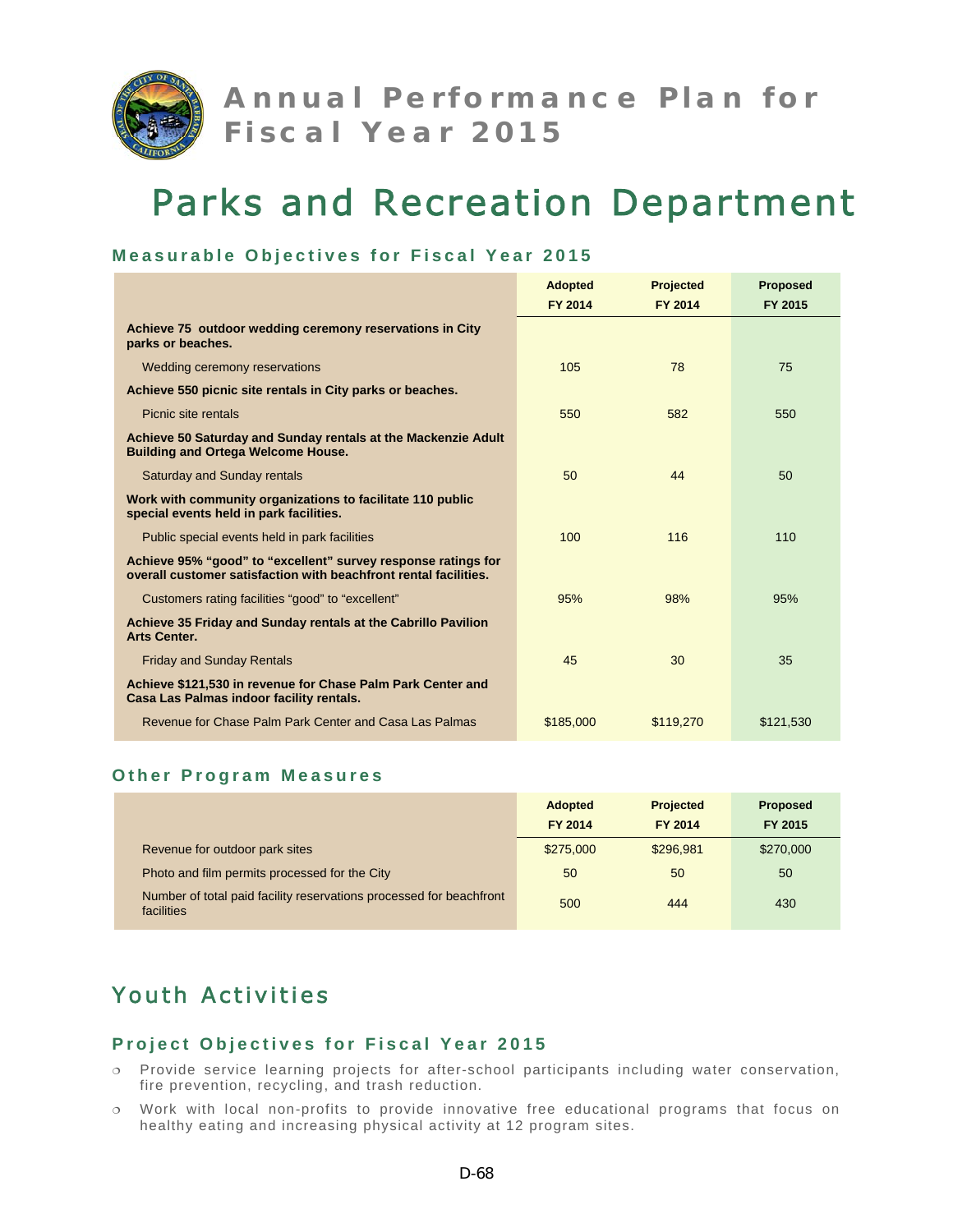

#### **Measurable Objectives for Fiscal Year 2015**

|                                                                                                                  | <b>Adopted</b> | <b>Projected</b> | <b>Proposed</b> |
|------------------------------------------------------------------------------------------------------------------|----------------|------------------|-----------------|
|                                                                                                                  | FY 2014        | FY 2014          | FY 2015         |
| <b>Provide 370 unduplicated participants with Recreation</b><br>Afterschool Programs at four elementary schools. |                |                  |                 |
| <b>RAP</b> participants                                                                                          | 330            | 370              | 370             |
| Provide 1,200 participants with summer camps, spring camps<br>and clinics.                                       |                |                  |                 |
| Summer and spring program registrations                                                                          | 1.200          | 1.200            | 1.200           |
| Provide 885 unduplicated participants with summer drop-in<br>recreation programs at three sites.                 |                |                  |                 |
| Summer drop-in registrations                                                                                     | 885            | 880              | 885             |
| Provide 250 children four years old and up with new innovative<br>revenue generating programs.                   |                |                  |                 |
| Registrations for new programs                                                                                   | 250            | 250              | 250             |

#### **Other Program Measures**

|                                                                                                                | <b>Adopted</b><br>FY 2014 | <b>Projected</b><br>FY 2014 | <b>Proposed</b><br>FY 2015 |
|----------------------------------------------------------------------------------------------------------------|---------------------------|-----------------------------|----------------------------|
| Individuals served through the Inclusion Program                                                               | 75                        | 115                         | 120                        |
| Percentage of staff with all required certifications                                                           | 90%                       | 95%                         | 90%                        |
| Percentage of staff attending required staff trainings                                                         | 90%                       | 95%                         | 90%                        |
| Percentage of elementary after school program staff retained the<br>full academic year                         | 80%                       | 80%                         | 80%                        |
| Sports section staff attending trainings and clinics in conjunction<br>with after school RAP and A-OK programs | 15                        | 10                          | 5                          |
| Summer Camp Independent Contractors attending summer<br>programs orientation and training                      | 5                         | 5                           | 5                          |

# Active Adults and Classes

### **Project Objectives for Fiscal Year 2015**

 Investigate and implement CLASS upgrades to support Department's activity registration and eRecreation. Recommend staff training and new upgrades to address and improve customer satisfaction.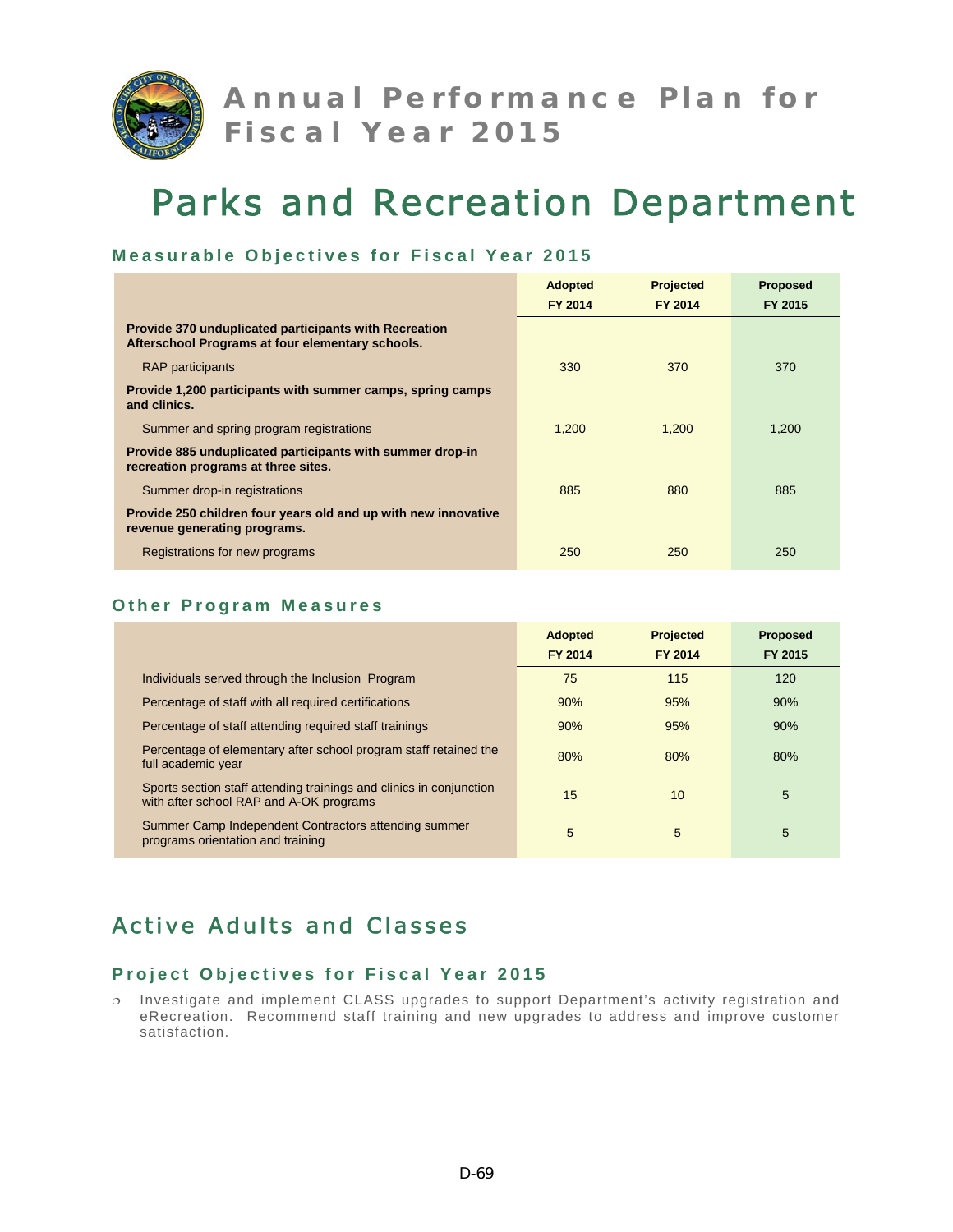

## **Measurable Objectives for Fiscal Year 2015**

|                                                                                                       | <b>Adopted</b> | <b>Projected</b> | <b>Proposed</b> |
|-------------------------------------------------------------------------------------------------------|----------------|------------------|-----------------|
|                                                                                                       | FY 2014        | FY 2014          | FY 2015         |
| Serve 7,000 participants through the Swing, Ballroom, and<br>Contra dance programs.                   |                |                  |                 |
| Participants in Ballroom, Swing, and Contra dance programs                                            | 7.000          | 7.000            | 7.000           |
| Serve 2,250 participants in adult and youth contract classes at<br><b>Carrillo Recreation Center.</b> |                |                  |                 |
| Contract class registrations                                                                          | 2.250          | 2,000            | 2,250           |
| <b>Maintain community use of Carrillo Recreation Center and</b><br>Carrillo St. Gym at 8,500.         |                |                  |                 |
| <b>Facility use hours</b>                                                                             | 8,500          | 9,000            | 8,500           |
| Achieve 30 event rentals at the Carrillo Recreation Center.                                           |                |                  |                 |
| <b>Event Rentals</b>                                                                                  | 30             | 30               | 30              |

## **Other Program Measures**

|                                                                    | <b>Adopted</b> | <b>Projected</b> | <b>Proposed</b> |
|--------------------------------------------------------------------|----------------|------------------|-----------------|
|                                                                    | FY 2014        | FY 2014          | FY 2015         |
| <b>Active Adults Fitness members</b>                               | 80             | 40               | 40              |
| Facility reservations processed for the Carrillo Recreation Center | 1.600          | 1.700            | 1.600           |
| Facility reservations processed for the Carrillo St. Gym           | 850            | 900              | 850             |
| Artisans in the Santa Barbara Arts and Crafts Show                 | 190            | 195              | 190             |

# Aquatics

|                                                                                                                 | <b>Adopted</b> | <b>Projected</b> | <b>Proposed</b> |
|-----------------------------------------------------------------------------------------------------------------|----------------|------------------|-----------------|
|                                                                                                                 | FY 2014        | FY 2014          | FY 2015         |
| Maintain high quality and sanitary public swimming pool<br>facilities resulting in zero mandated pool closures. |                |                  |                 |
| Mandated closures by the Santa Barbara County Health<br>Department                                              | $\Omega$       | $\Omega$         | $\Omega$        |
| Achieve 95% "good" to "excellent" overall customer<br>satisfaction rate with aquatics programs.                 |                |                  |                 |
| Participants overall customer satisfaction "good" to "excellent"                                                | 95%            | 96%              | 95%             |
| Achieve 870 youth swim lesson registrations.                                                                    |                |                  |                 |
| Youth swim lesson registrations                                                                                 | 870            | 870              | 870             |
| Provide 45 scholarships to aquatic camp programs.                                                               |                |                  |                 |
| Scholarships awarded for aquatic summer camps                                                                   | 45             | 45               | 45              |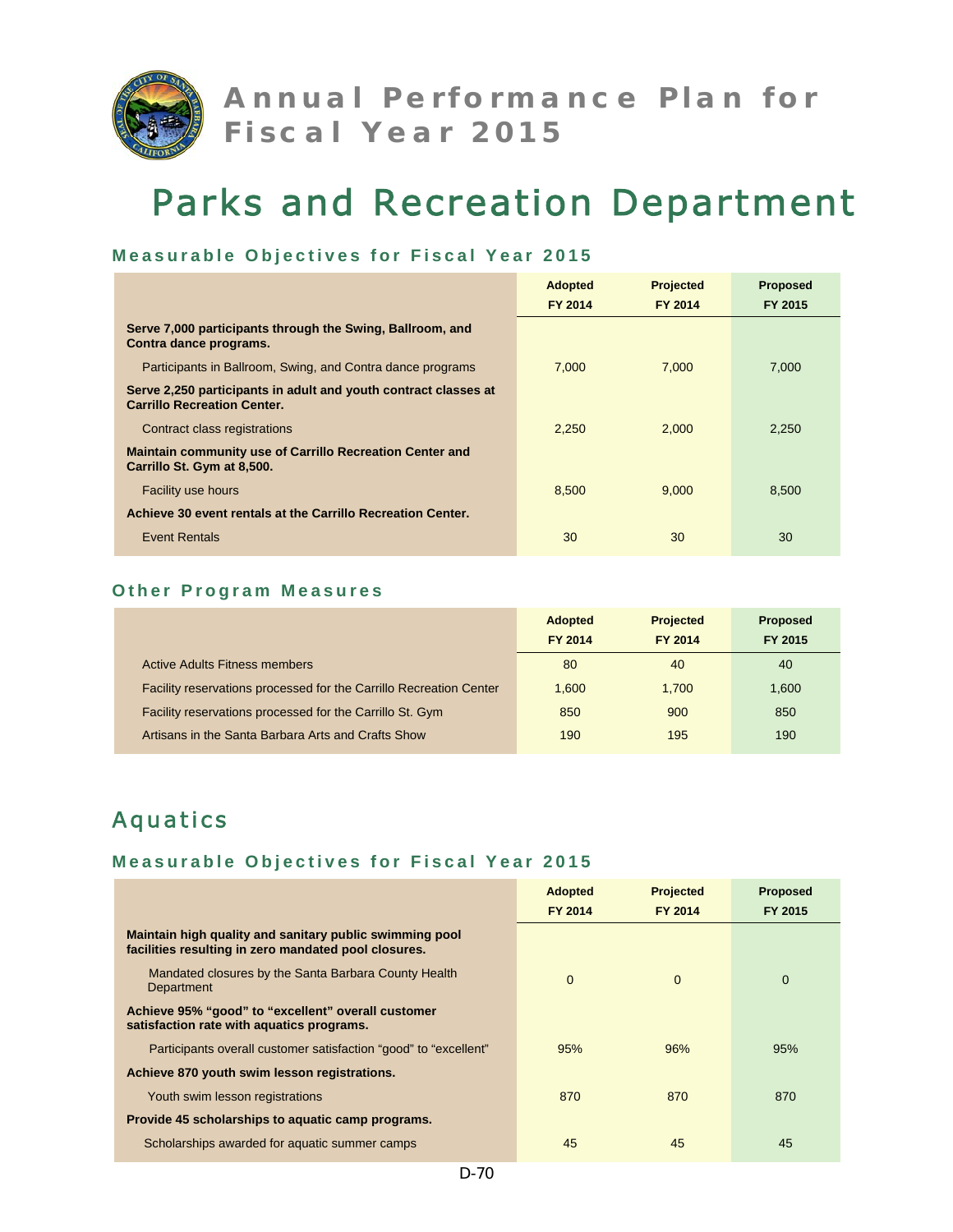

## **Measurable Objectives for Fiscal Year 2015 (continued)**

|                                                                                                                  | <b>Adopted</b><br><b>FY 2014</b> | <b>Projected</b><br>FY 2014 | <b>Proposed</b><br>FY 2015 |
|------------------------------------------------------------------------------------------------------------------|----------------------------------|-----------------------------|----------------------------|
| Retain 55% of aquatic summer staff hourly employee annual<br>retention to ensure consistent quality programming. |                                  |                             |                            |
| Aquatic summer staff returning                                                                                   | 55%                              | 55%                         | 55%                        |

#### **Other Program Measures**

|                                                       | <b>Adopted</b> | <b>Projected</b> | <b>Proposed</b> |
|-------------------------------------------------------|----------------|------------------|-----------------|
|                                                       | <b>FY 2014</b> | <b>FY 2014</b>   | FY 2015         |
| Training hours provided for aquatics staff            | 225            | 250              | 225             |
| Percentage of cost recovery for all aquatics programs | 70%            | 65%              | 70%             |
| Participation at Los Baños swimming pool              | 98,000         | 105.000          | 98,000          |
| Participation at Ortega Park swimming pool            | 4,750          | 4.750            | 4,750           |
| Participation at Oak Park wading pool                 | 8.000          | 8.000            | 8.000           |
| Participation at West Beach wading pool               | 2,000          | 2.000            | 2,000           |

# Sports

## **Project Objectives for Fiscal Year 2015**

Develop a minimum of 2 new camps, clinics, and sports programs and classes for FY 2015.

|                                                                                                                                      | <b>Adopted</b><br><b>FY 2014</b> | <b>Projected</b><br>FY 2014 | <b>Proposed</b><br>FY 2015 |
|--------------------------------------------------------------------------------------------------------------------------------------|----------------------------------|-----------------------------|----------------------------|
| Achieve 1,800 registrations in youth sports programs.                                                                                |                                  |                             |                            |
| Youth participants                                                                                                                   | 1,800                            | 1,800                       | 1,800                      |
| Achieve 2,100 registrations in adult sports programs.                                                                                |                                  |                             |                            |
| Adult participants                                                                                                                   | 1,800                            | 2,100                       | 2,100                      |
| Achieve 95% "good" to "excellent" annual survey response<br>ratings for overall customer satisfaction with youth sports<br>programs. |                                  |                             |                            |
| Participants rating overall customer satisfaction with youth sports<br>programs as "good" to "excellent"                             | 95%                              | 98%                         | 95%                        |
| Achieve 90% "good" to "excellent" annual survey response<br>ratings for overall customer satisfaction with adult sports<br>programs. |                                  |                             |                            |
| Participants rating overall customer satisfaction with adult sports<br>programs as "good" to "excellent"                             | 90%                              | 90%                         | 90%                        |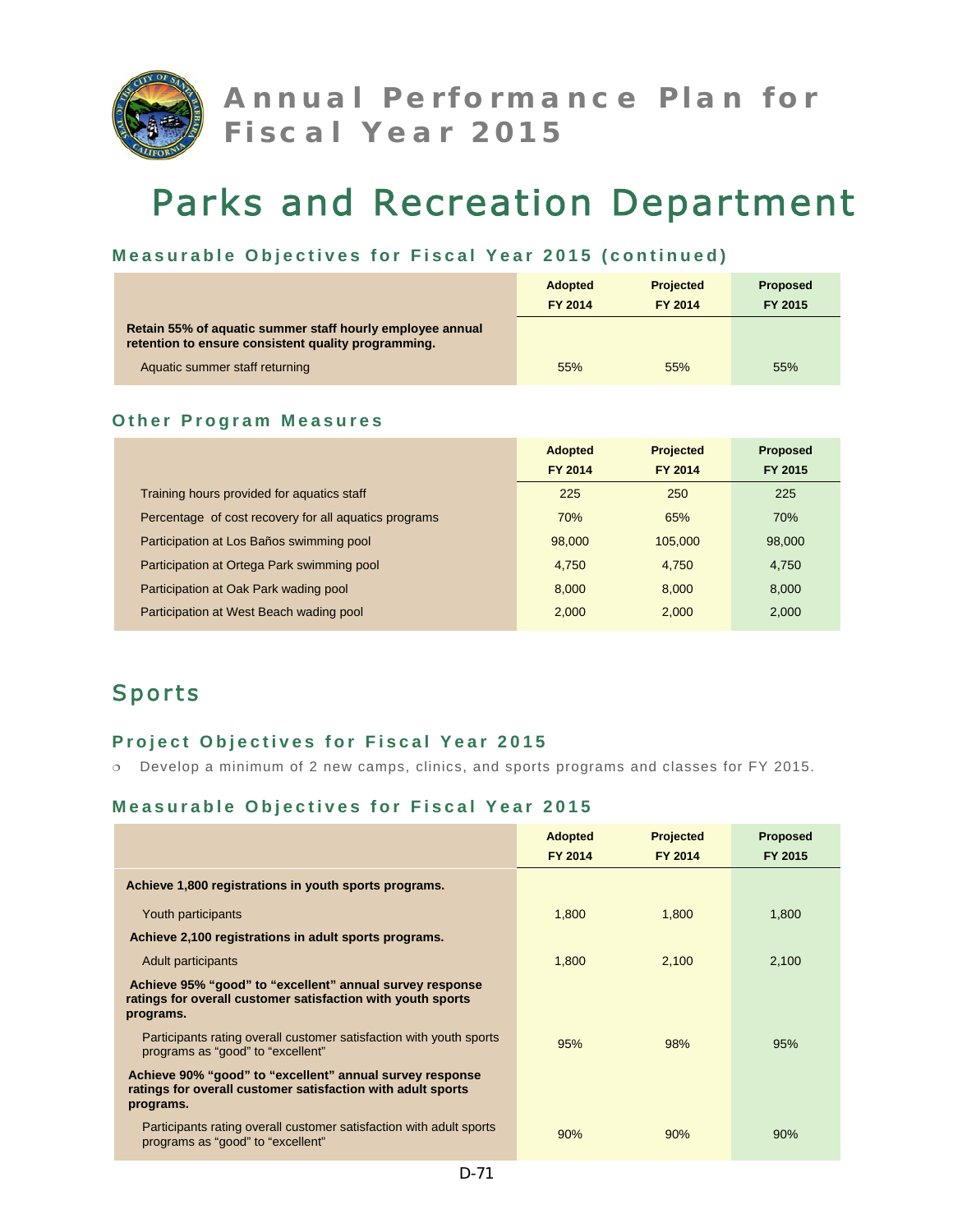

### **Measurable Objectives for Fiscal Year 2015 (continued)**

|                                                                                  | <b>Adopted</b><br><b>FY 2014</b> | <b>Projected</b><br>FY 2014 | <b>Proposed</b><br>FY 2015 |
|----------------------------------------------------------------------------------|----------------------------------|-----------------------------|----------------------------|
| Facilitate community use of 8,000 programmable hours at 7 City<br>sports fields. |                                  |                             |                            |
| Field hours reserved                                                             | 8.000                            | 8.000                       | 8.000                      |

#### **Other Program Measures**

|                                                 | <b>Adopted</b><br><b>FY 2014</b> | <b>Projected</b><br>FY 2014 | <b>Proposed</b><br>FY 2015 |
|-------------------------------------------------|----------------------------------|-----------------------------|----------------------------|
| Adult and youth tournament participants         | 750                              | 750                         | 750                        |
| Youth served in free afterschool sports program | 950                              | 1.000                       | 1,000                      |
| Youth served with scholarships                  | 20                               | 20                          | 20                         |

# Tennis

### **Project Objectives for Fiscal Year 2015**

 Complete the resurfacing of four tennis courts at the Municipal Tennis Facility by September 2014.

|                                                                           | <b>Adopted</b><br>FY 2014 | <b>Projected</b><br>FY 2014 | <b>Proposed</b><br>FY 2015 |
|---------------------------------------------------------------------------|---------------------------|-----------------------------|----------------------------|
|                                                                           |                           |                             |                            |
| Provide 600 hours of group lessons on an annual basis.                    |                           |                             |                            |
| Hours of group lessons                                                    | 600                       | 620                         | 600                        |
| Sell 2,000 Daily Tennis permits.                                          |                           |                             |                            |
| <b>Daily Tennis Permits Sold</b>                                          | 2,200                     | 2,100                       | 2,000                      |
| Manage 1,400 hours of fee-based facility court rentals.                   |                           |                             |                            |
| Court rentals hours                                                       | 1,200                     | 1,500                       | 1,400                      |
| Provide 1,600 court hours to local agencies for youth<br>programming.     |                           |                             |                            |
| Court hours for youth programming                                         | 1,500                     | 1,600                       | 1,600                      |
| Distribute a tennis e-newsletter twice a year to the tennis<br>community. |                           |                             |                            |
| Number of times e-newsletter is sent                                      | $\overline{2}$            | 2                           | $\overline{2}$             |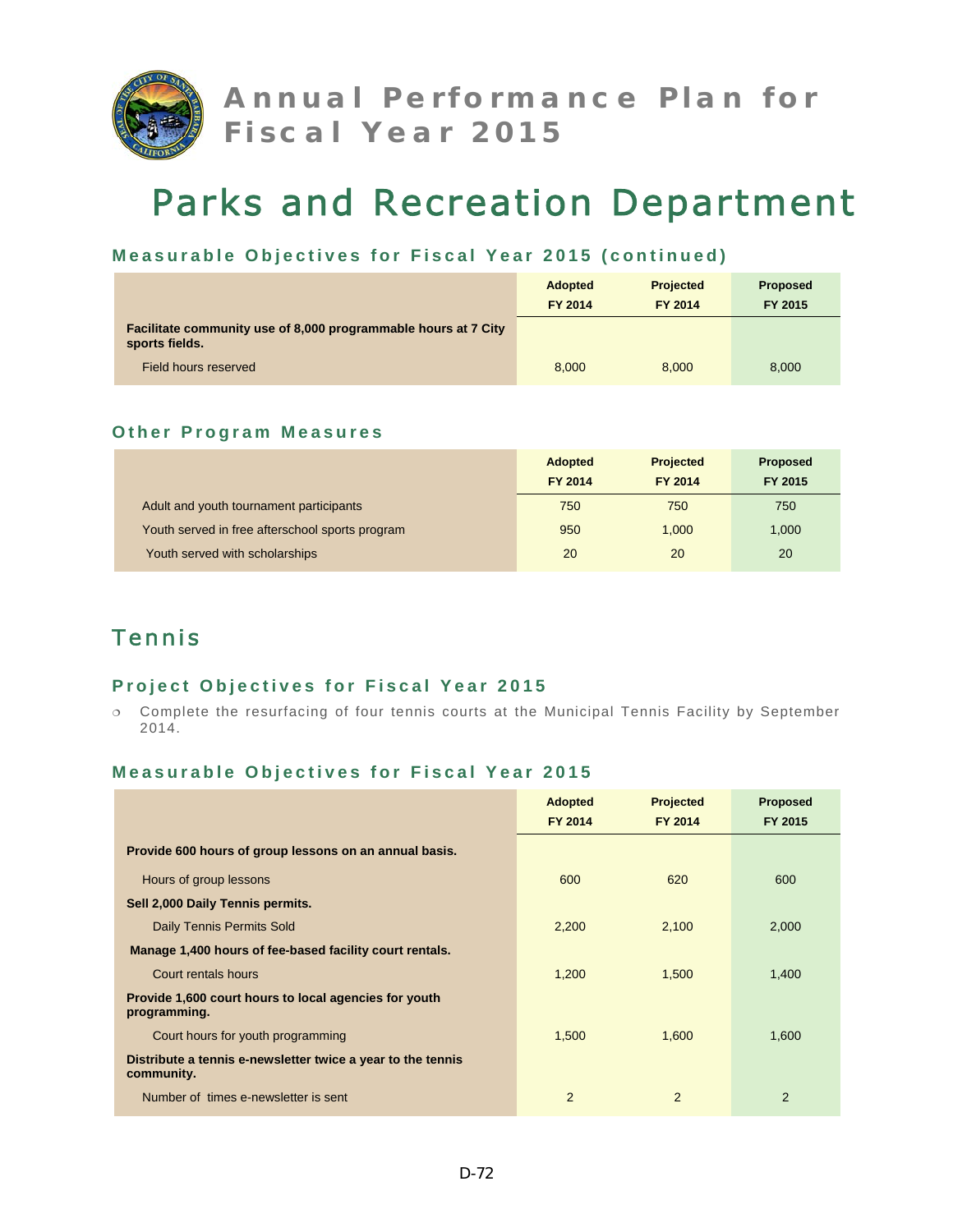

#### **Other Program Measures**

|                                                    | <b>Adopted</b> | <b>Projected</b> | <b>Proposed</b> |
|----------------------------------------------------|----------------|------------------|-----------------|
|                                                    | <b>FY 2014</b> | FY 2014          | FY 2015         |
| Expenditure cost recovery through user fee revenue | 31%            | 33%              | 31%             |
| Annual public tennis tournaments                   | 8              | 8                | 9               |
| Average daily at Saturday Junior Tennis Clinic     | 11             | 11               | 11              |

# Neighborhood and Outreach Services

### **Project Objectives for Fiscal Year 2015**

- Coordinate the submission of a grant request from the Neighborhood Advisory Council for the Community Development Block Grant and Neighborhood Improvement Task Force by December 2014.
- $\circ$  Identify 5 action items where the Neighborhood Advisory Council and Santa Barbara Youth Council advised City staff and action was taken to address and resolve the item.
- $\circ$  Conduct marketing, outreach, and coordination for the application and selection process of the 179 garden plots assigned at community gardens by October 1, 2014.
- Provide 4 community service opportunities per year for teens and adults in youth or community service programs or activities.
- Continue to implement the Neighborhood Enhancement Program which provides funding for neighborhood improvements which benefit low income residents, based on annual recommendations from the Neighborhood Advisory Council.

|                                                                                                                                          | <b>Adopted</b><br><b>FY 2014</b> | <b>Projected</b><br>FY 2014 | <b>Proposed</b><br>FY 2015 |
|------------------------------------------------------------------------------------------------------------------------------------------|----------------------------------|-----------------------------|----------------------------|
| Provide food distribution to 14,000 households (duplicated)<br>annually through Farmer's Market, Brown Bag, and Food Pantry<br>programs. |                                  |                             |                            |
| Households served through food distribution                                                                                              | 14,000                           | 14.000                      | 14.000                     |
| Provide 7 outreach, neighborhood projects or special events<br>annually.                                                                 |                                  |                             |                            |
| Outreach projects or events held annually                                                                                                | $\overline{7}$                   | $\overline{7}$              | $\overline{7}$             |
| Maintain an average daily attendance of 25 teens at the Franklin<br><b>Teen Drop-In Center.</b>                                          |                                  |                             |                            |
| Average daily attendance at Franklin Teen Center                                                                                         | 25                               | 25                          | 25                         |
| Process 1,000 applications for facility reservations for<br>community, private, and public events at 3 community centers.                |                                  |                             |                            |
| Facility reservations for community, private, and public events                                                                          | 2,100                            | 1,660                       | 1,000                      |
| Register 100 teens in NOS programs, services and activities.                                                                             |                                  |                             |                            |
| Teens registered in scheduled activities                                                                                                 | 100                              | 100                         | 100                        |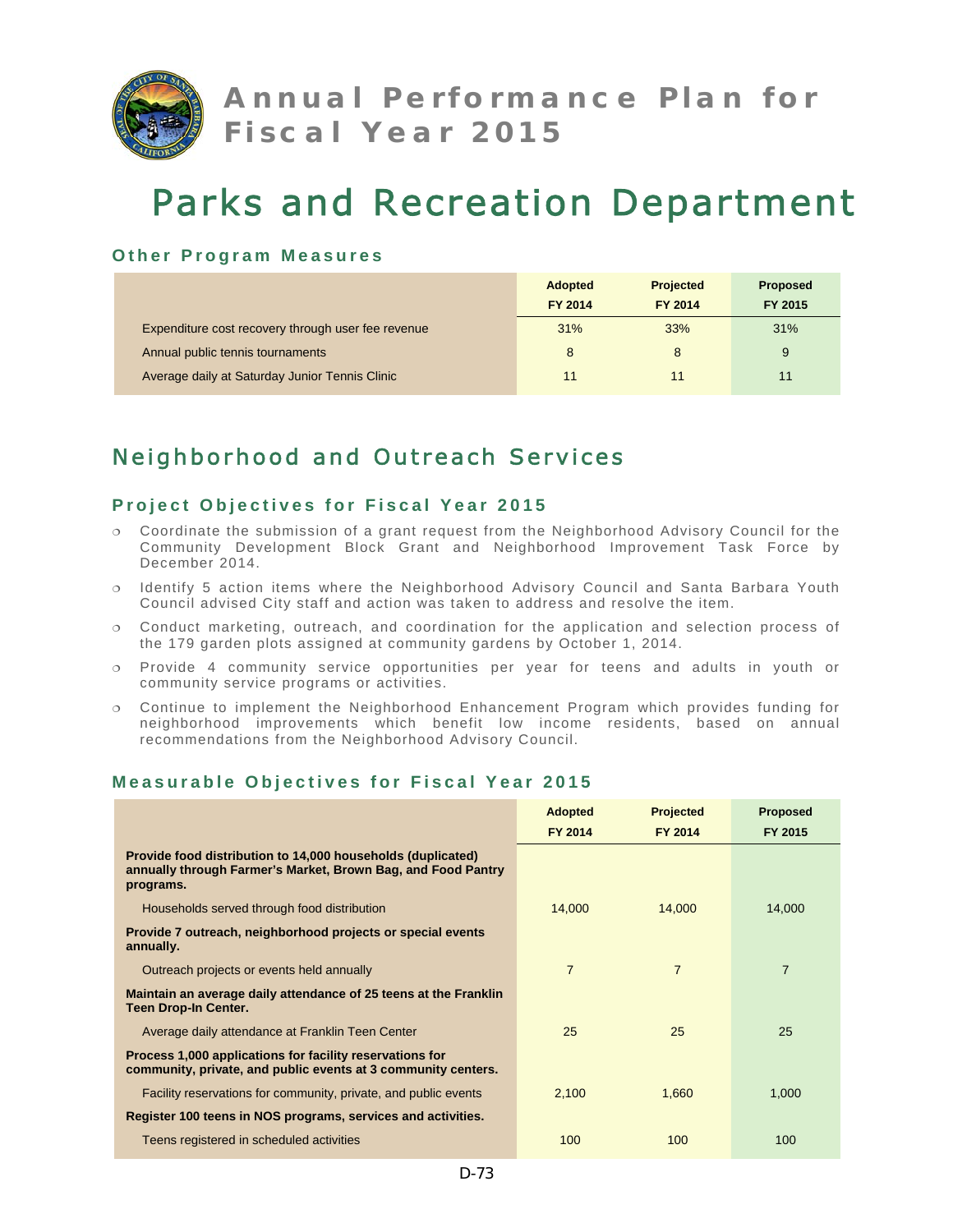

#### **Other Program Measures**

|                                                                                    | <b>Adopted</b><br>FY 2014 | <b>Projected</b><br>FY 2014 | <b>Proposed</b><br>FY 2015 |
|------------------------------------------------------------------------------------|---------------------------|-----------------------------|----------------------------|
|                                                                                    |                           |                             |                            |
| Free or low cost meals provided to senior citizens                                 | 5,500                     | 5.500                       | 5,500                      |
| Youth and adults mentored through the Job Apprentice Program                       | 30                        | 54                          | 54                         |
| Individuals assisted through the Volunteer Income Tax Assistance<br>Program        | 50                        | 75                          | 75                         |
| High School students participating in the Healthy Options Culinary<br>Arts Program | 35                        | 40                          | 40                         |

# Creeks Restoration and Water Quality Improvement

## **Project Objectives for Fiscal Year 2015**

- Complete final design of a Storm Water Treatment Retrofit Project in a city right-of-way.
- Complete the City's Storm Water Management Program Annual Report to the State and Regional Water Boards.
- Maintain restoration sites to meet permit conditions, and conduct water quality and habitat analyses to determine success of restoration and water treatment projects.
- Complete grant reporting requirements for all grant funded capital projects.
- Secure Creeks Advisory Committee support for the Fiscal Year 2015 Water Quality Research and Monitoring Plan.
- $\circ$  Produce an annual report summarizing water quality samples collected and results for public distribution.
- Initiate technical studies and conceptual design for a restoration project on City property along Barger Creek. (Upper Arroyo Burro Watershed.)
- Complete conceptual design for a creek restoration project on Las Positas Creek.
- Complete conceptual design for the Mission Lagoon/Laguna Creek Restoration Project.

|                                                                                                    | <b>Adopted</b><br><b>FY 2014</b> | <b>Projected</b><br>FY 2014 | <b>Proposed</b><br>FY 2015 |
|----------------------------------------------------------------------------------------------------|----------------------------------|-----------------------------|----------------------------|
| Maintain 95% response rate to enforcement calls within three<br>working days.                      |                                  |                             |                            |
| Percentage of enforcement calls receiving response within 3<br>working days                        | 95%                              | 100%                        | 95%                        |
| Perform 95% of creek clean-ups within 48 hours of work order.                                      |                                  |                             |                            |
| Percentage of Creek cleanup responses within 48 hours of work<br>order                             | 95%                              | 98%                         | 95%                        |
| Achieve participation of an additional 20 businesses in certified<br>clean water business program. |                                  |                             |                            |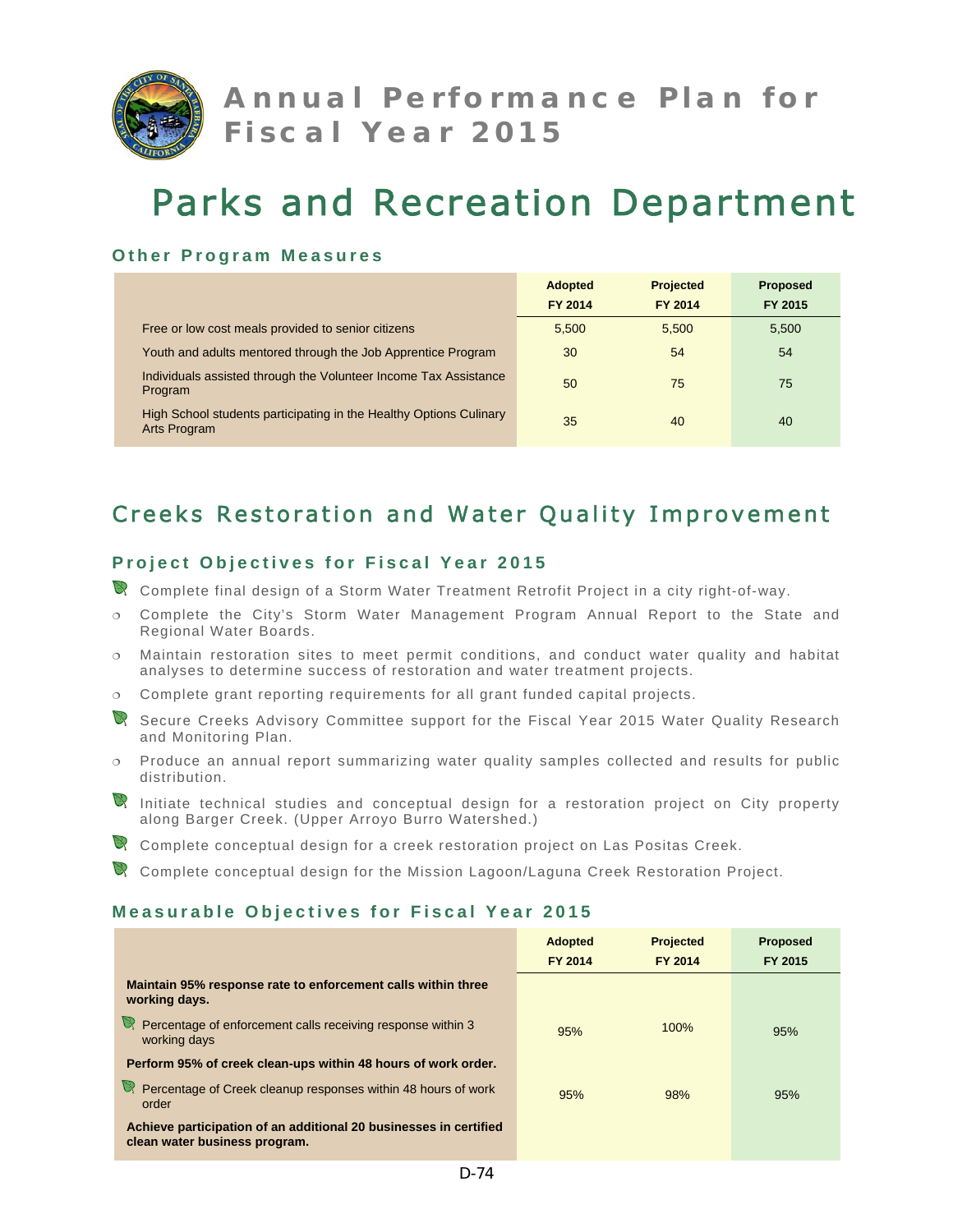

## **Measurable Objectives for Fiscal Year 2015 (continued)**

|                                                                                                                                                                                                                 | <b>Adopted</b><br>FY 2014 | <b>Projected</b><br>FY 2014 | <b>Proposed</b><br>FY 2015 |
|-----------------------------------------------------------------------------------------------------------------------------------------------------------------------------------------------------------------|---------------------------|-----------------------------|----------------------------|
| Additional business participants in Clean Water Business program                                                                                                                                                | 20                        | 20                          | 20                         |
| Provide bilingual information programs regarding clean water<br>and creeks issues to the public every month.                                                                                                    |                           |                             |                            |
| <b>Bilingual information programs</b>                                                                                                                                                                           | 12                        | 12                          | 12                         |
| Provide watershed education programs to at least 3,000 school-<br>age children in Santa Barbara.                                                                                                                |                           |                             |                            |
| School-age children provided with watershed education programs.                                                                                                                                                 | 3,000                     | 3,000                       | 3,000                      |
| Inspect at least ten large City facilities for compliance with<br>water pollution prevention best management practices.                                                                                         |                           |                             |                            |
| City facilities inspected                                                                                                                                                                                       | 10                        | 12                          | 10 <sup>1</sup>            |
| Provide public education on storm water impacts and clean<br>water solutions at six community events per year.                                                                                                  |                           |                             |                            |
| Public Education Provided at Community Events                                                                                                                                                                   | 6                         | 6                           | 6                          |
| Conduct 5 community creek stewardship and cleanup projects.<br>(These projects can be considered Neighborhood Task Force<br>projects because they are geared toward improving creek areas<br>in neighborhoods.) |                           |                             |                            |
| Creek Stewardship and Clean-Up Projects                                                                                                                                                                         | 5                         | 8                           | 5                          |
| Conduct 95% of scheduled biweekly monitoring of integrator<br>sites and quarterly sampling of watershed sites.                                                                                                  |                           |                             |                            |
| Percentage of scheduled biweekly monitoring and watershed sites<br>sampled                                                                                                                                      | 95%                       | 98%                         | 95%                        |
| Apply for a minimum of four new grants.                                                                                                                                                                         |                           |                             |                            |
| Grants applied for                                                                                                                                                                                              | $\overline{4}$            | 4                           | 4                          |
| Inspect at least five commercial facilities (100,000 square feet or<br>greater) for compliance with water pollution prevention best<br>management practices.                                                    |                           |                             |                            |
| <b>Facilities inspected</b>                                                                                                                                                                                     | 5                         | 5                           | 5                          |
| Complete at least six planting projects and/or plant at least 30<br>trees through the new Creek Tree Program.                                                                                                   |                           |                             |                            |
| Projects completed/Trees planted                                                                                                                                                                                | 6/30                      | 6/30                        | 6/30                       |
| Sign up at least 50 additional e-mail subscribers for Creeks<br><b>Division information.</b>                                                                                                                    |                           |                             |                            |
| $\mathbb{R}$ New e-mail subscribers                                                                                                                                                                             | 50                        | 50                          | 50                         |
| Remove at least 5,000 square feet of Arundo donax as part of<br>the Invasive Plant Removal program.                                                                                                             |                           |                             |                            |
| Square feet removed                                                                                                                                                                                             | 5,000                     | 38,600                      | 5,000                      |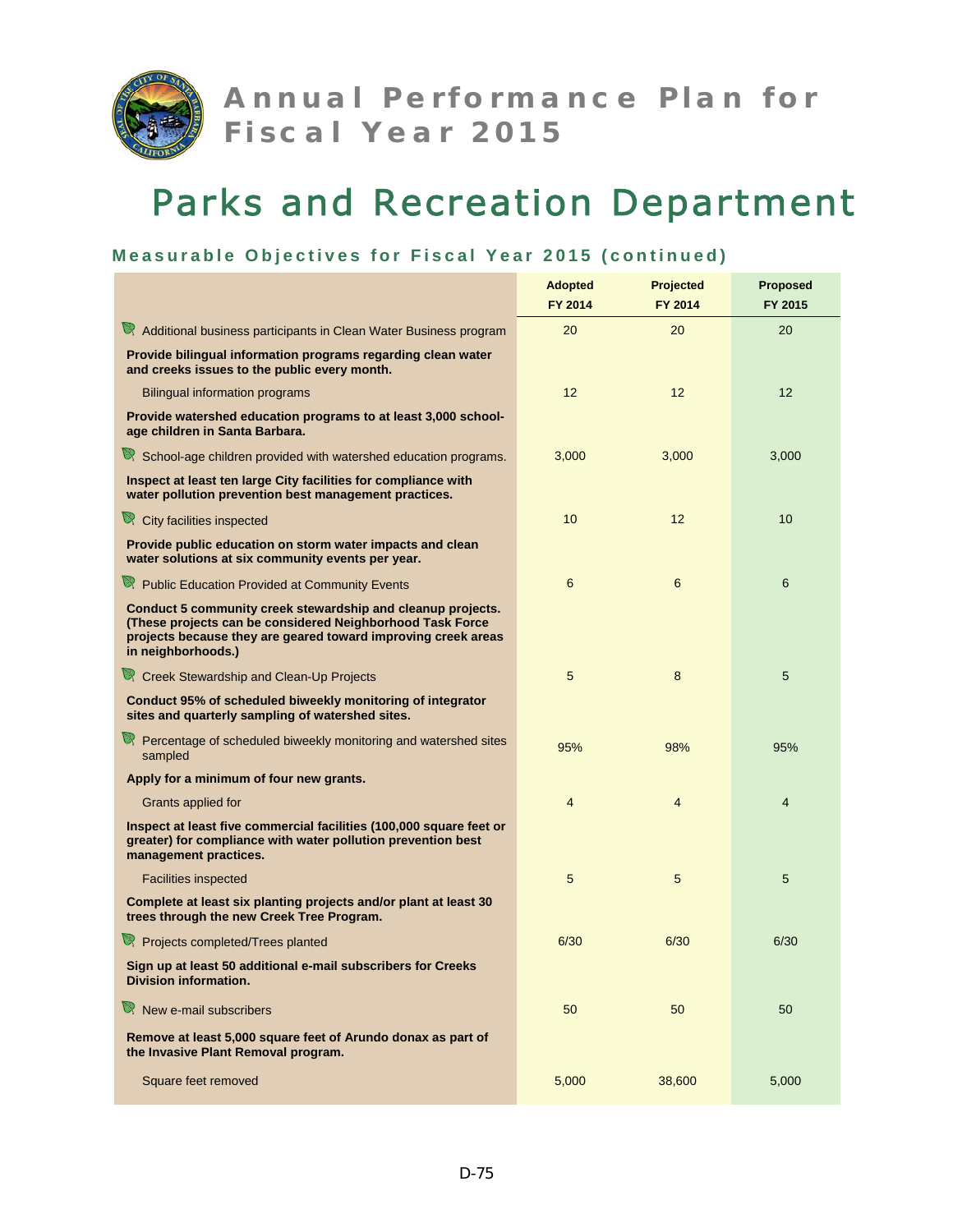

#### **Measurable Objectives for Fiscal Year 2015 (continued)**

|                                                                                                                                               | <b>Adopted</b><br><b>FY 2014</b> | <b>Projected</b><br>FY 2014 | <b>Proposed</b><br>FY 2015 |
|-----------------------------------------------------------------------------------------------------------------------------------------------|----------------------------------|-----------------------------|----------------------------|
| Increase the number of Creeks Division social media followers<br>by 50.                                                                       |                                  |                             |                            |
| New Social Media followers                                                                                                                    | 50                               | 156                         | 50                         |
| Inspect at least twenty parking lots (with 25 spaces or more) for<br>compliance with water pollution prevention best management<br>practices. |                                  |                             |                            |
| Parking lots inspected                                                                                                                        | 20                               | 20                          | 20                         |

#### **Other Program Measures**

|                                                                              | <b>Adopted</b><br>FY 2014 | <b>Projected</b><br>FY 2014 | <b>Proposed</b><br>FY 2015 |
|------------------------------------------------------------------------------|---------------------------|-----------------------------|----------------------------|
| Percentage of program revenue matched with grants                            | 10%                       | $< 1\%$                     | 10%                        |
| Percentage of increase in number of annual Creeks Division<br>website visits | 5%                        | $1\%$                       | 5%                         |
| Miles of creeks walked annually                                              | 10                        | 19.3                        | 10 <sup>1</sup>            |
| Businesses participating in the Clean Water Business Program                 | 125                       | 147                         | 160                        |
| Percent of response to persistent beach warnings                             | 100%                      | 100%                        | 100%                       |
| Riparian trees and shrubs planted annually                                   | 200                       | 200                         | <b>200</b>                 |

# Golf Course

### **Project Objectives for Fiscal Year 2015**

 Evaluate and develop a recommendation for new Golf Course Software to enhance customer service levels and improve the booking process, and provide greater analysis on play trends.

|                                                 | <b>Adopted</b><br>FY 2014 | <b>Projected</b><br>FY 2014 | Proposed<br>FY 2015 |
|-------------------------------------------------|---------------------------|-----------------------------|---------------------|
| Achieve greens fee revenue per round of \$27.43 |                           |                             |                     |
| Average greens fee revenue/round                | \$26.54                   | \$26.61                     | \$27.43             |
| Achieve concession revenue per round of \$4.87  |                           |                             |                     |
| Average concession revenue/round                | \$5.07                    | \$5.11                      | \$4.87              |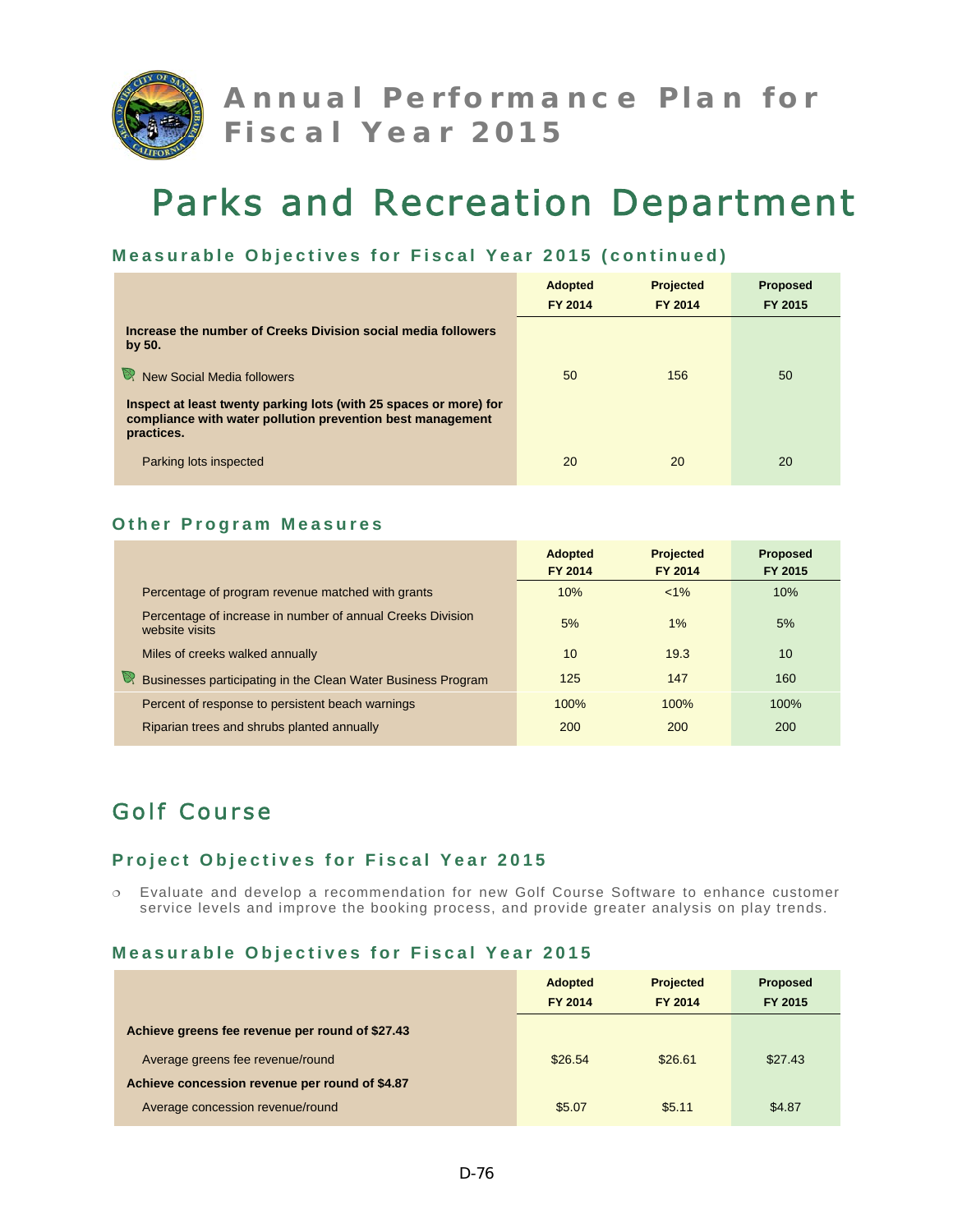

## **Measurable Objectives for Fiscal Year 2015 (continued)**

|                                                                                                                                                         | <b>Adopted</b> | <b>Projected</b> | <b>Proposed</b> |
|---------------------------------------------------------------------------------------------------------------------------------------------------------|----------------|------------------|-----------------|
|                                                                                                                                                         | FY 2014        | FY 2014          | FY 2015         |
| Achieve maintenance cost per round of golf at \$25.08 or less.                                                                                          |                |                  |                 |
| Maintenance cost per round                                                                                                                              | \$22.49        | \$23.35          | \$25.08         |
| Achieve 60,219 paid rounds of golf.                                                                                                                     |                |                  |                 |
| Paid rounds of golf                                                                                                                                     | N/A            | N/A              | 60,219          |
| Maintain the number of reportable injuries at 1 or less by<br>holding monthly co-worker safety meetings.                                                |                |                  |                 |
| Reportable injuries                                                                                                                                     | 1              | $\Omega$         | 1               |
| Spray compost tea and/or seaweed on greens biweekly to<br>increase microbial activity in soil and decrease use of<br>fungicides.                        |                |                  |                 |
| Applications of compost tea and/or seaweed                                                                                                              | 26             | 26               | 26              |
| Manage the usage of potable water to best conserve water<br>resources while maintaining golf course greens in a desirable<br>play condition.            |                |                  |                 |
| HCF used to maintain Greens                                                                                                                             | N/A            | N/A              | 8,670           |
| Manage the usage of recycled water to best conserve water<br>resources while maintaining the golf course turf areas in an<br>acceptable play condition. |                |                  |                 |
| HCF used to maintain all turf area (except Greens)                                                                                                      | N/A            | N/A              | 76,956          |

#### **Other Program Measures**

|                                                                                                          | <b>Adopted</b><br><b>FY 2014</b> | <b>Projected</b><br>FY 2014 | <b>Proposed</b><br>FY 2015 |
|----------------------------------------------------------------------------------------------------------|----------------------------------|-----------------------------|----------------------------|
| Golf Concessionaire revenue                                                                              | \$332,520                        | \$330.459                   | \$313,572                  |
| Monthly facility inspections of clubhouse and maintenance<br>facilities                                  | 12                               | 12                          | 12                         |
| Complete monthly pesticide usage reports on-time as required by<br>the County Agricultural Commissioner. | 12                               | 12                          | 12                         |
| Quantity of "red" liquid pest control materials used in support of<br>the City IPM program.              | N/A                              | N/A                         | 24 gal.                    |
| Quantity of "red" solid pest control materials used in support of the<br>City IPM program.               | N/A                              | N/A                         | $3.5$ lbs.                 |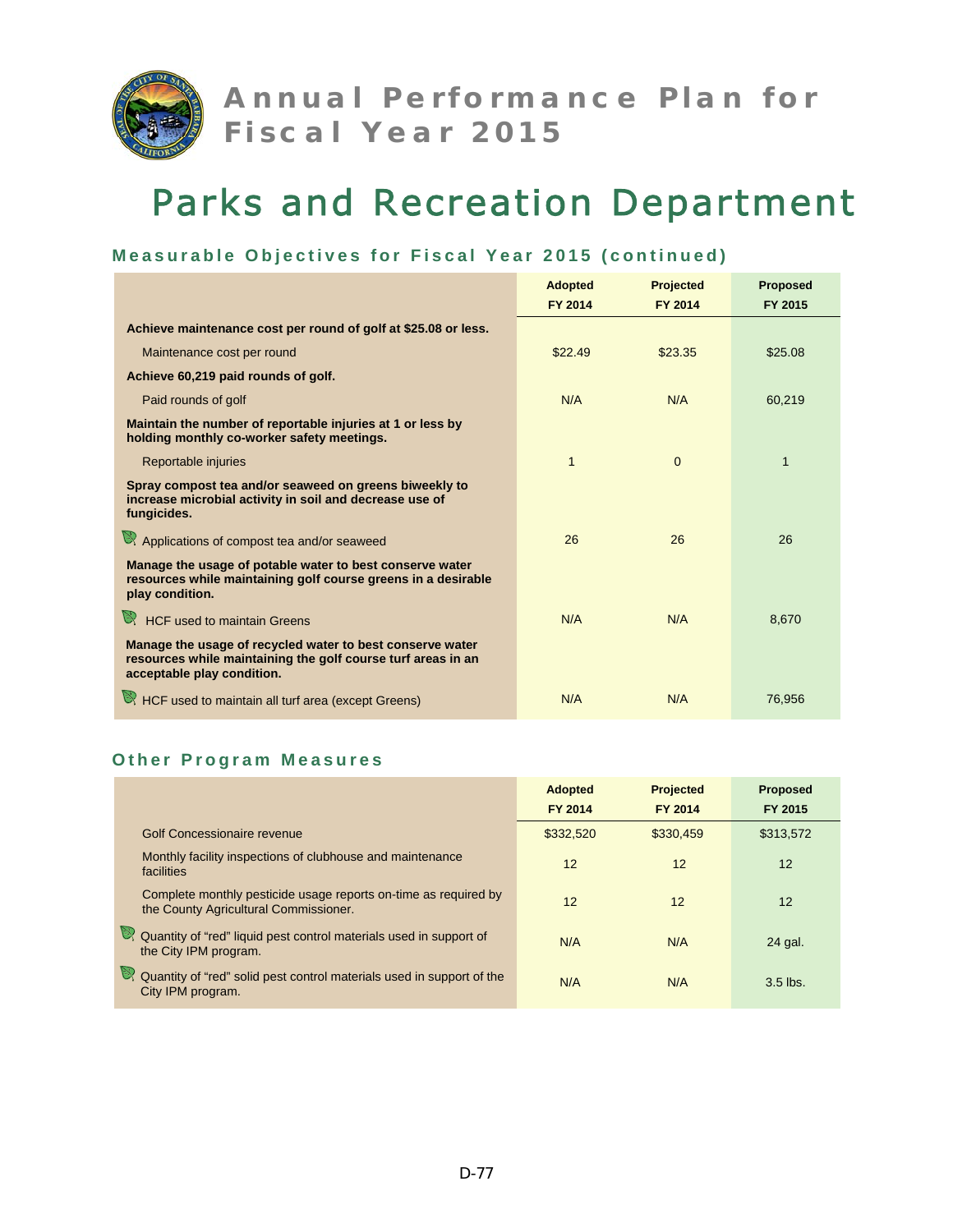

# Park Operations Management

## **Project Objectives for Fiscal Year 2015**

- Complete 10 park volunteer workdays and foster development of a volunteer program.
- Complete annual Vegetation Management Work Program in open space parks in high fire risk areas.
- Prepare and deliver the City's annual IPM report by June 2015.

## **Measurable Objectives for Fiscal Year 2015**

|                                                                             | <b>Adopted</b><br><b>FY 2014</b> | <b>Projected</b><br>FY 2014 | <b>Proposed</b><br>FY 2015 |
|-----------------------------------------------------------------------------|----------------------------------|-----------------------------|----------------------------|
| Achieve 85% of Parks Division objectives.                                   |                                  |                             |                            |
| Percent of Division performance measures achieved                           | 85%                              | 86%                         | 85%                        |
| Maintain 360 acres of developed parkland at a cost of \$11,781<br>per acre. |                                  |                             |                            |
| Cost to maintain an acre of parkland                                        | \$11.691                         | \$10,800                    | \$11,781                   |
| Maintain 1,183 acres of open space at a cost of \$398 per acre.             |                                  |                             |                            |
| Cost to maintain an acre of open space                                      | \$395                            | \$360                       | \$398                      |

# Grounds and Facilities Maintenance

- Complete monthly pesticide usage reports on time, as required by the County Agricultural Commissioner.
- Renovate planter beds at A.C. Postel Memorial Rose Garden, Alice Keck Park Memorial Garden, and Chase Palm Park Expansion.
- Aerate sports fields to encourage healthy turf at Cabrillo, Chase Palm, Dwight Murphy, Pershing, and MacKenzie twice a year.
- Expand Park Ranger program to improve public safety in all City parks.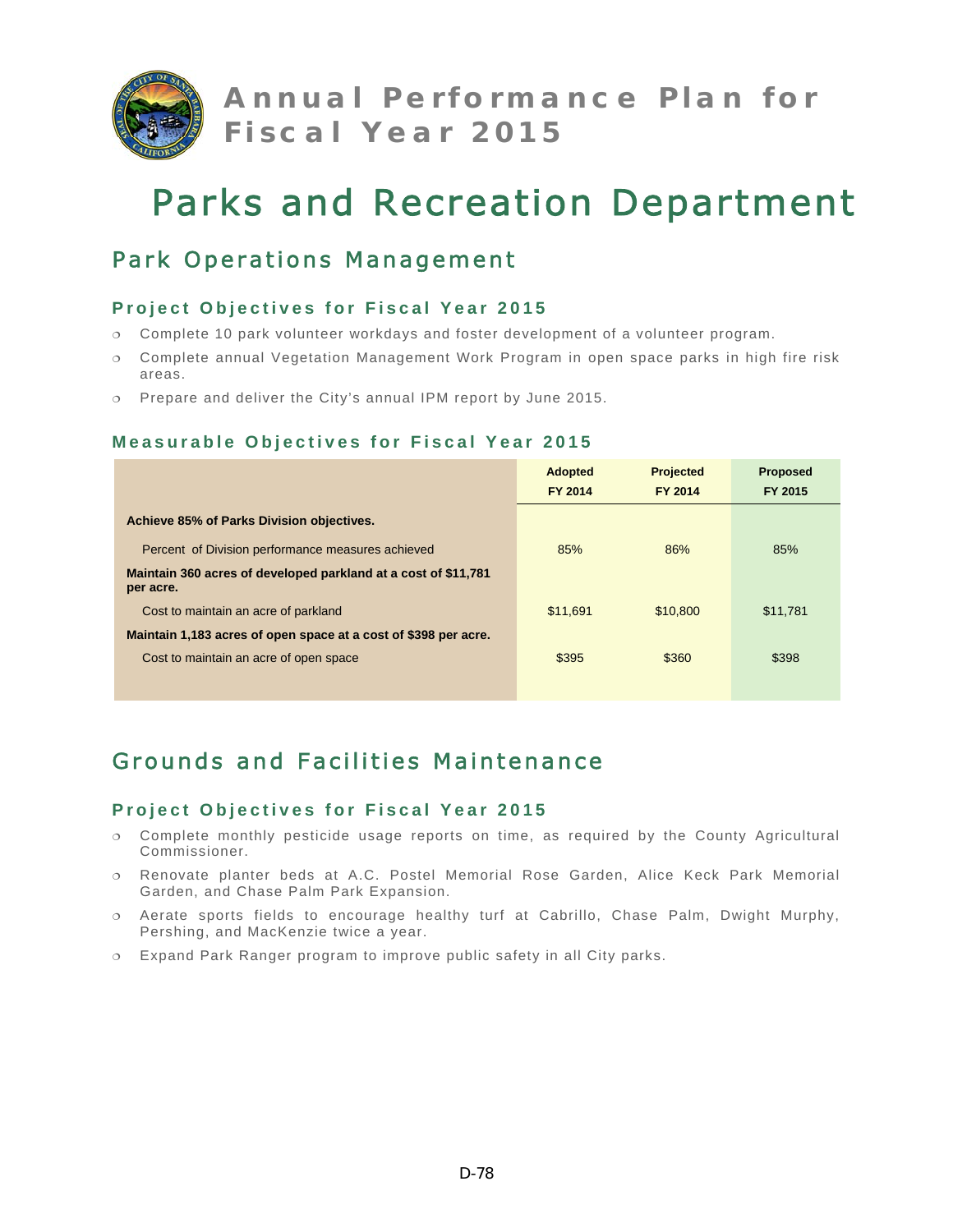

### **Measurable Objectives for Fiscal Year 2015**

|                                                                                                     | <b>Adopted</b> | <b>Projected</b> | <b>Proposed</b> |
|-----------------------------------------------------------------------------------------------------|----------------|------------------|-----------------|
|                                                                                                     | <b>FY 2014</b> | FY 2014          | FY 2015         |
| Make 100% of reported safety issues safe within an average of 8<br>work hours of notification.      |                |                  |                 |
| Percent of reported safety issues made safe within average of 8<br>work hours of notification       | 100%           | 100%             | 100%            |
| Complete 100% of monthly parks safety inspections.                                                  |                |                  |                 |
| Number of park safety inspections completed                                                         | 504            | 504              | 504             |
| Complete 125 non-safety work orders annually.                                                       |                |                  |                 |
| Number of non-safety work orders completed                                                          | 125            | 140              | 125             |
| <b>Ensure that 75% of parks grounds inspections meet established</b><br>park maintenance standards. |                |                  |                 |
| Percent of park grounds inspections in compliance                                                   | 75%            | 81%              | 75%             |
| Clean and inspect Skater's Point skateboard park daily.                                             |                |                  |                 |
| Number of skateboard park inspections/cleanings                                                     | 365            | 365              | 365             |

#### **Other Program Measures**

|                                                                                            | <b>Adopted</b><br><b>FY 2014</b> | <b>Projected</b><br><b>FY 2014</b> | <b>Proposed</b><br>FY 2015 |
|--------------------------------------------------------------------------------------------|----------------------------------|------------------------------------|----------------------------|
| Total number of restroom cleanings                                                         | 10.000                           | 12.000                             | 10.000                     |
| Hours spent on Neighborhood Improvement Program                                            | 250                              | 600                                | 250                        |
| Quantity of "green" pest control materials used in support of the<br>City IPM program      | 50 gal.                          | $10$ gal.                          | 50 gal.                    |
| Quantity of "yellow" pest control materials used in support of the<br>City IPM program     | 20 gal.                          | 4 gal.                             | 20 gal.                    |
| Quantity of "red" pest control materials used in support of the City<br><b>IPM</b> program | $\Omega$                         | $\Omega$                           | $\Omega$                   |
| Cubic yards of mulch used to combat weed growth                                            | 800                              | 800                                | 800                        |

# Forestry

- Hold annual training for contractor/management companies related to City Tree Preservation Policies.
- Complete Arbor Day celebrations at 3 schools.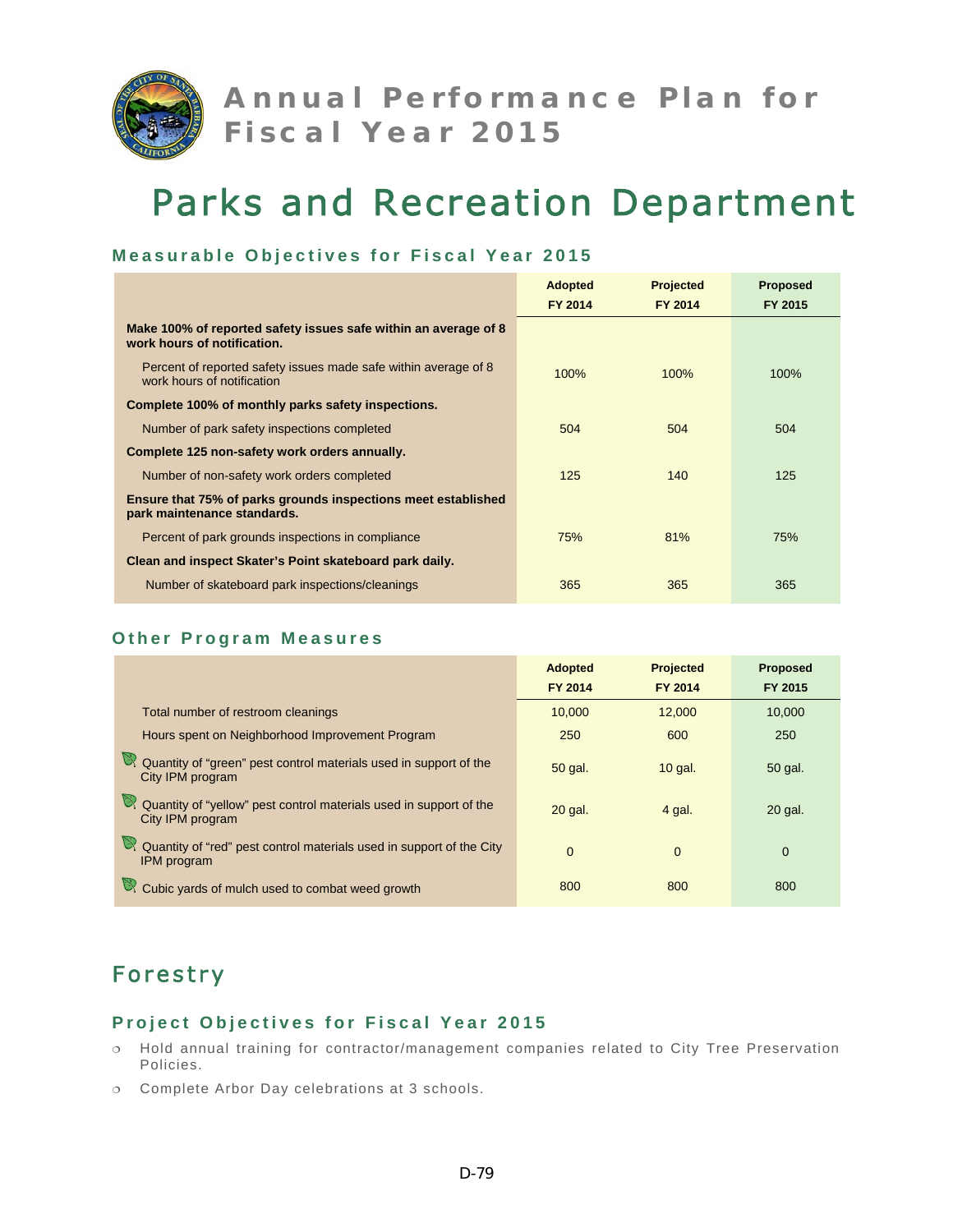

## **Measurable Objectives for Fiscal Year 2015**

|                                                                                               | <b>Adopted</b> | <b>Projected</b> | <b>Proposed</b> |
|-----------------------------------------------------------------------------------------------|----------------|------------------|-----------------|
|                                                                                               | <b>FY 2014</b> | FY 2014          | FY 2015         |
| Trim 5,100 street trees.                                                                      |                |                  |                 |
| Street trees pruned (Average street trees trimmed by staff is<br>4,000 and 1,100 by contract) | 5,200          | 4.700            | 5,100           |
| Trim 800 park and facility trees.                                                             |                |                  |                 |
| Park and facility trees pruned                                                                | 800            | 1.100            | 800             |
| Maintain a tree replacement program by planting as many trees<br>as the average loss.         |                |                  |                 |
| <b>Trees planted</b>                                                                          | 150            | 130              | 150             |
| Complete 90% of service inspections requested within 10<br>working days.                      |                |                  |                 |
| Service inspection requests completed within 10 working days                                  | 90%            | 95%              | 90%             |
| Inspect and act on 100% of tree ordinance violations within 30<br>days.                       |                |                  |                 |
| Percent of ordinance violations acted on within 30 days                                       | 100%           | 100%             | 100%            |
| Maintain average tree pruning by staff at a cost of \$216 per tree.                           |                |                  |                 |
| Cost per tree pruned by staff                                                                 | \$210          | \$190            | \$216           |
| Maintain average tree pruning by contract at a cost of \$91 per<br>tree.                      |                |                  |                 |
| Cost per tree pruned by contract (excludes medians)                                           | \$95           | \$95             | \$91            |

### **Other Program Measures**

|                                                               | <b>Adopted</b> | <b>Projected</b> | <b>Proposed</b> |
|---------------------------------------------------------------|----------------|------------------|-----------------|
|                                                               | FY 2014        | FY 2014          | FY 2015         |
| Service inspections                                           | 900            | 900              | 900             |
| Ordinance violations reported                                 | 25             | 20               | 25              |
| Cubic yards of mulch produced for City weed deterrent program | 400            | 420              | 400             |
| Neighborhood Improvement Program events                       | 2              | 3                | $\mathcal{P}$   |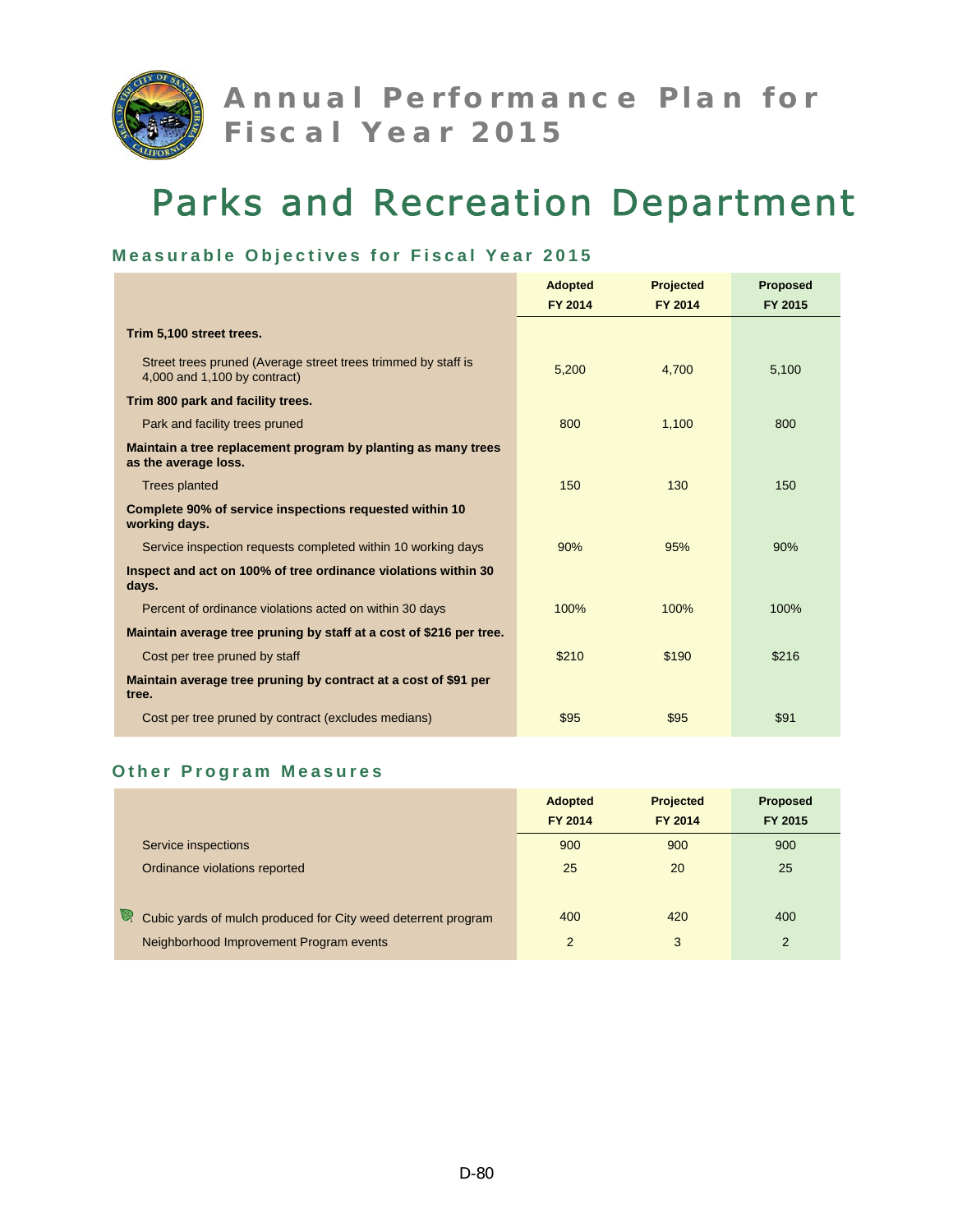

# Beach Maintenance

## **Project Objectives for Fiscal Year 2015**

 Complete Snowy Plover monitoring surveys in conjunction with every beach grooming and raking cycle.

### **Measurable Objectives for Fiscal Year 2015**

|                                                                                                                   | <b>Adopted</b> | <b>Projected</b> | <b>Proposed</b> |
|-------------------------------------------------------------------------------------------------------------------|----------------|------------------|-----------------|
|                                                                                                                   | FY 2014        | <b>FY 2014</b>   | FY 2015         |
| Groom sand on Leadbetter, West, and East beaches 10 times<br>between May and October.                             |                |                  |                 |
| Beach grooming cycles                                                                                             | 10             | 12               | 10              |
| Rake beach sand on Leadbetter, West, and East beaches 6<br>times between November and April.                      |                |                  |                 |
| Beach rake cycles                                                                                                 | 6              | $\overline{4}$   | 6               |
| Hand clean the perimeter of Mission Creek Lagoon on East<br>Beach an average of 2 times per week.                 |                |                  |                 |
| Number of Mission Lagoon perimeter hand-cleanings<br>V.                                                           | 110            | 110              | 110             |
| Hand clean Sycamore Creek Outfall an average of 2 times per<br>week to prevent pollution from entering the ocean. |                |                  |                 |
| Number of Sycamore Creek Outfall hand-cleanings                                                                   | 110            | 110              | 110             |

### **Other Program Measures**

|                                   | <b>Adopted</b><br>FY 2014 | <b>Projected</b><br>FY 2014 | <b>Proposed</b><br>FY 2015 |
|-----------------------------------|---------------------------|-----------------------------|----------------------------|
| Beached animals removed           | 25                        | 15                          | 25                         |
| V<br>Tons of beach debris removed | 100                       | 60                          | 100                        |

# Medians, Parkways and Contracts

- Develop bid specifications for 13 City gateway medians by July 31, 2014 and award maintenance contracts upon completion of bid process.
- Achieve maintenance level standards for City gateway medians by December 31, 2014.
- Develop annual State Street maintenance program and contract with Downtown Organization by June 15, 2015.
- Complete Sheffield Open Space Vegetative Fuels Management by June 15, 2015.